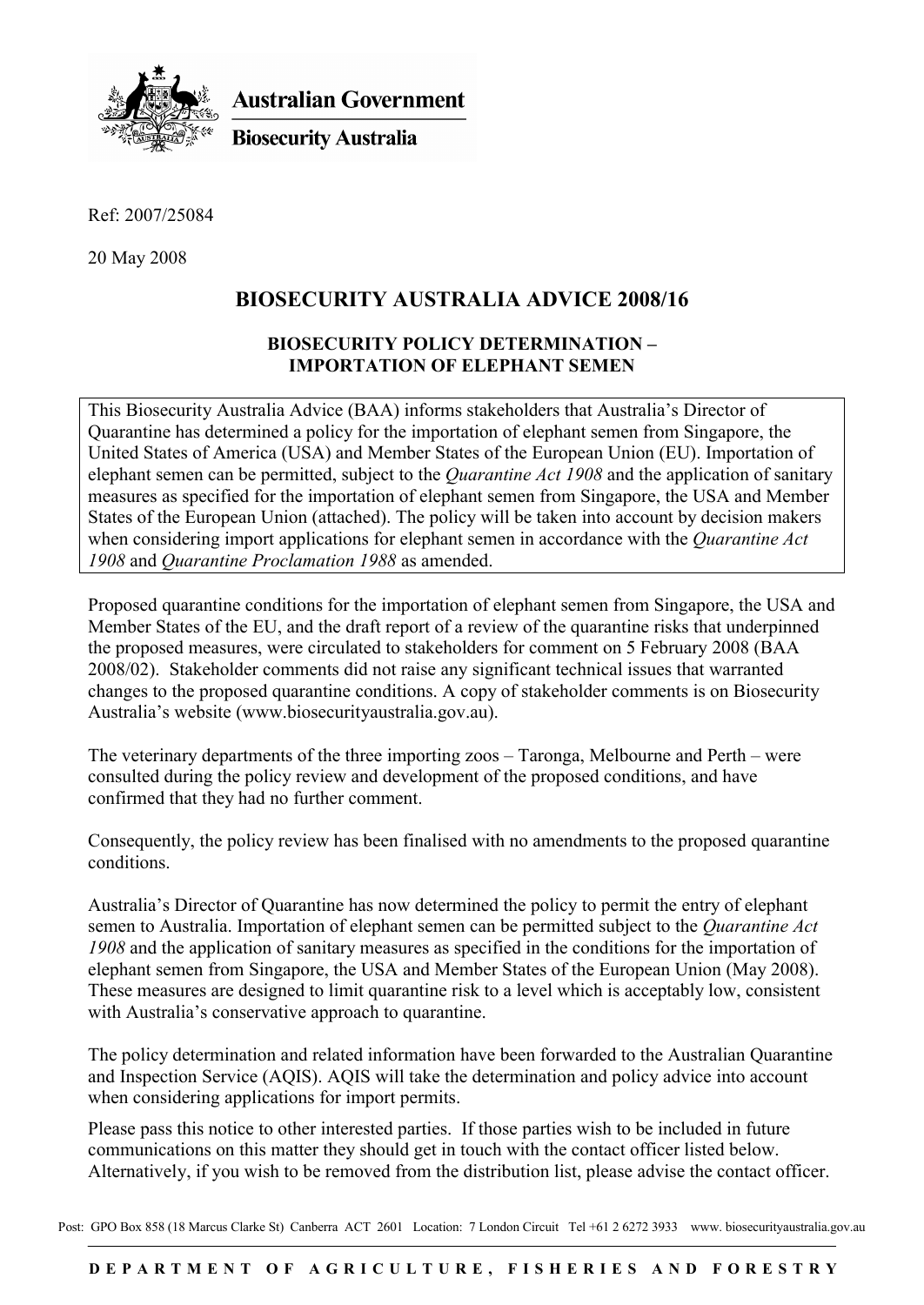Information on import risk assessments being conducted by Biosecurity Australia is available on the Biosecurity Australia website.

ROBYN MARTIN General Manager Animal Biosecurity

| Contact officer: | Warren Vant                    |
|------------------|--------------------------------|
| Telephone no:    | $(02)$ 6272 4436               |
| Facsimile no:    | $(02)$ 6272 3399               |
| E-mail           | warren.vant@biosecurity.gov.au |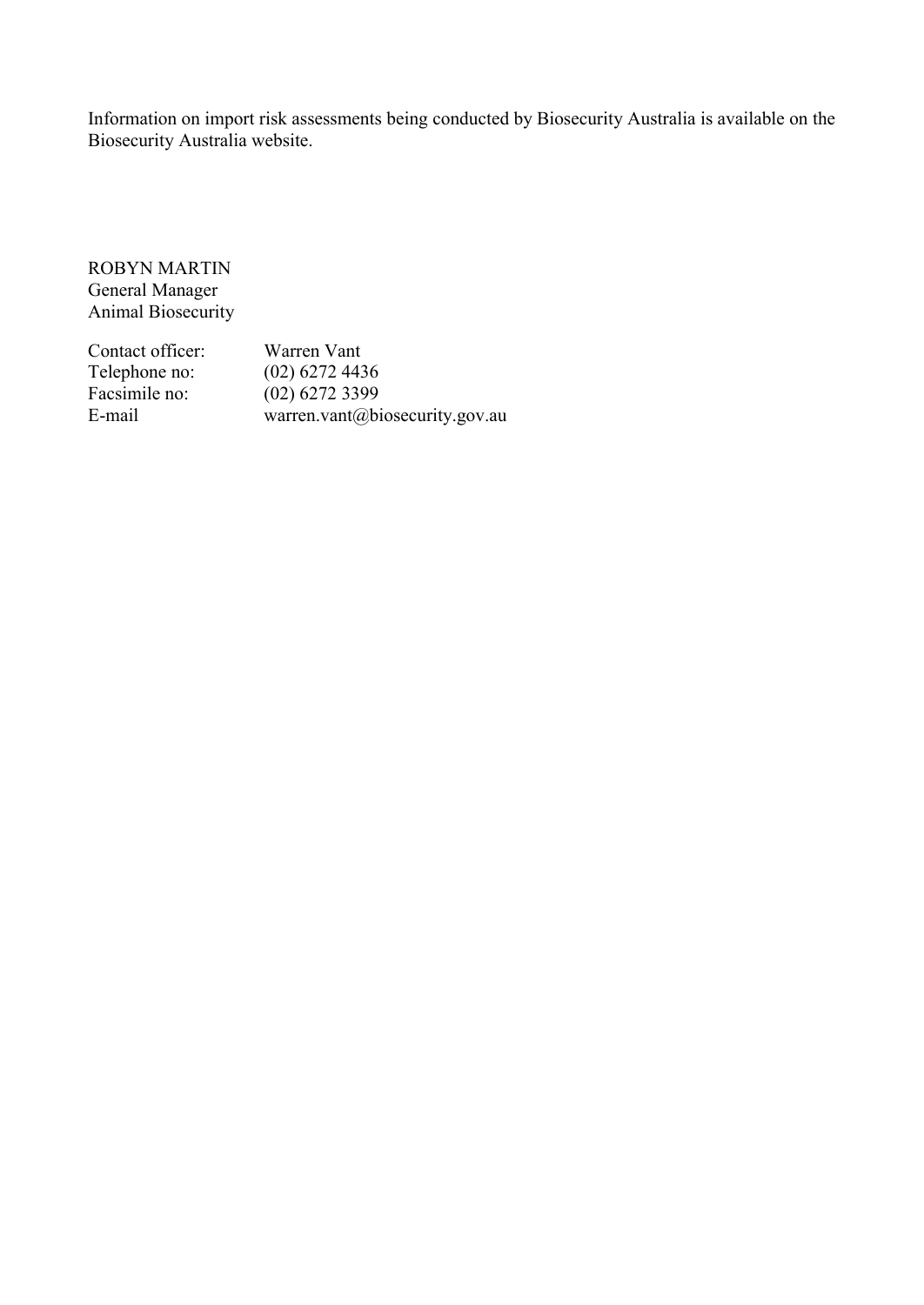May 2008

### **QUARANTINE CONDITIONS FOR THE IMPORTATION OF ELEPHANT SEMEN FROM SINGAPORE, THE UNITED STATES OF AMERICA AND MEMBER STATES OF THE EUROPEAN UNION**

### **Conditions of Administration**

Importation under these conditions is restricted to semen that has been collected from elephants resident in licensed or registered zoos in Singapore, the United States of America (USA) and Member States of the European Union (EU) for at least two years immediately prior to collection for export to Australia.

Permission to import must be obtained in writing from the Australian Quarantine and Inspection Service (AQIS) prior to the export of the semen. The identification of each donor bull must be provided with the permit application.

Permission to import will also be required from the Australian Government Department of the Environment, Water, Heritage and the Arts (DEWHA, formerly the Department of the Environment and Water Resources). The semen must be accompanied by a copy of the DEWHA permit and appropriate Convention on International Trade in Endangered Species of Wild Fauna and Flora (CITES) documentation from the exporting country. Details are available from the Director, Sustainable Wildlife Industries, telephone +61 2 6274 1900 or the DEWHA website: www.environment.gov.au/biodiversity/trade-use.

Other conditions of administration, including details of import permit requirements and transport arrangements, are available from AQIS. Contact details are:

Live Animal Imports AQIS Fax +61 2 6272 3110

GPO Box 858 E-mail animalimp@aqis.gov.au Canberra ACT 2601 Phone +61 2 6272 4454

The full requirements can also be viewed on AQIS's Import Conditions database (ICON) at www.aqis.gov.au.

#### **Documentation**

Each consignment of semen will be accompanied by an original international veterinary certificate, in accord with the World Organisation for Animal Health (OIE) Terrestrial Animal Health Code (the Code) Appendix 4.1.3., signed by an Official Veterinarian\* of the country of export. A consignment may consist of semen collected from one or more donors resident in the same zoo at the time of semen collection.

\*Note: **Official Veterinarian** means a veterinarian authorised by the Veterinary Administration of the country to perform certain designated official tasks associated with animal health and/or public health and inspections of commodities and, when appropriate, to certify in conformity with the Certification Procedures of the Code.